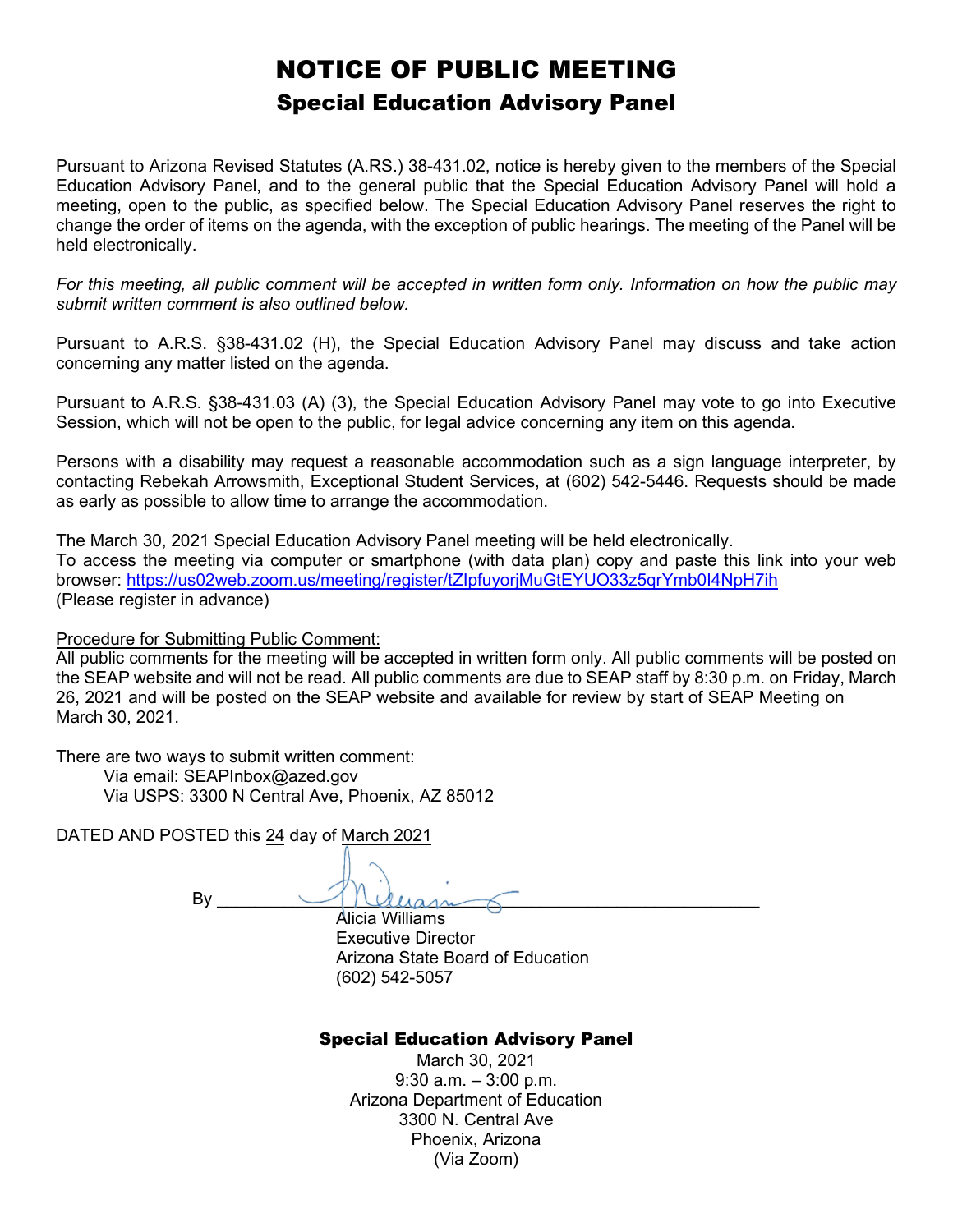## **Arizona Special Education Advisory Panel (SEAP) Agenda**

| Date: March 30, 2021<br>Time:<br>Location: Via Zoom<br>SEAP Webpage: https://www.azed.gov/specialeducation/seap/<br>SEAP Calendar: FY 2020-2021 Calendar<br>Panel Members: SEAP Membership 2020-2021<br>Bylaws: Arizona Special Education Advisory Panel Bylaws (1/17/2012)                                                                                                                                                                                                                                                                                                                                                                                                                                                                                                                                   | <b>SEAP Leadership</b><br>Co-Chairs: Dr. Kathleen Puckett and Susan Voirol<br>Vice Chair: Leanne Murrillo<br>State Director of Special Education: Alissa Trollinger<br>Administrative Support: Bekah Arrowsmith<br>Email: SEAPinbox@azed.gov<br>Phone: 602-542-5446                                                                                                                 |  |
|---------------------------------------------------------------------------------------------------------------------------------------------------------------------------------------------------------------------------------------------------------------------------------------------------------------------------------------------------------------------------------------------------------------------------------------------------------------------------------------------------------------------------------------------------------------------------------------------------------------------------------------------------------------------------------------------------------------------------------------------------------------------------------------------------------------|-------------------------------------------------------------------------------------------------------------------------------------------------------------------------------------------------------------------------------------------------------------------------------------------------------------------------------------------------------------------------------------|--|
| <b>Function/Purpose of the SEAP</b>                                                                                                                                                                                                                                                                                                                                                                                                                                                                                                                                                                                                                                                                                                                                                                           | <b>Outcomes/Objectives for Today's Meeting</b>                                                                                                                                                                                                                                                                                                                                      |  |
| Advise the State Education Agency (SEA) of unmet needs within the state in<br>$\bullet$<br>the education of students with disabilities<br>Comment publicly on any rules or regulations proposed by the state regarding<br>the education of children with disabilities<br>Advise the SEA in developing evaluations and reporting on data to the<br>$\bullet$<br>Secretary under Section 618 of the IDEA<br>Advise the SEA in developing corrective action plans to address findings<br>$\bullet$<br>identified in Federal Monitoring reports under Part of the IDEA<br>Advise the SEA in developing and implementing policies relating to the<br>$\bullet$<br>coordination of services for children with disabilities<br>Review and comment on completed due process hearing findings<br><b>Members Absent</b> | Receive reports on IDEA SPP/APR Indicators<br>Receive information on ELA Updates from ADE<br>Receive information on SSIP Updates from ADE<br>Receive information on Behavior Intervention for Students with Disabilities<br>Receive information on P&P Revision for Early Childhood Special Education<br>Discuss membership<br>Determine actionable items and future meeting topics |  |
|                                                                                                                                                                                                                                                                                                                                                                                                                                                                                                                                                                                                                                                                                                                                                                                                               |                                                                                                                                                                                                                                                                                                                                                                                     |  |

| <b>DI-Discussion Item</b><br><b>AN-Advice Needed</b><br>Agenda Item Category: RT-Regular Standing Topic<br><b>ST-Special Topic</b><br><b>Al-Action Item</b> |                 |                             |                                                                                                     |                                                                  | <b>II-Information Item</b> |
|-------------------------------------------------------------------------------------------------------------------------------------------------------------|-----------------|-----------------------------|-----------------------------------------------------------------------------------------------------|------------------------------------------------------------------|----------------------------|
| <b>Time</b>                                                                                                                                                 | <b>Category</b> | <b>IDEA</b><br>Indicator(s) | Agenda Item                                                                                         | <b>Presenter</b>                                                 | <b>Notes</b>               |
| 9:30 A.M.                                                                                                                                                   | <b>RT</b>       |                             | Call to Order/Reports from the Field                                                                | <b>SEAP Co-Chairs</b>                                            |                            |
| 10:00 A.M.                                                                                                                                                  | ST, II          |                             | <b>ELA Updates</b>                                                                                  | Amy Bosa, ADE                                                    |                            |
| 10:30 A.M.                                                                                                                                                  | ST, II          |                             | <b>SSIP Updates</b>                                                                                 | Angela Odom, ADE<br>Shaun Stevenson, ADE                         |                            |
| 11:00 A.M.                                                                                                                                                  |                 |                             | <b>Break</b>                                                                                        |                                                                  |                            |
| $11:15$ A.M.                                                                                                                                                | ST, II          |                             | Behavior Intervention for Students with<br><b>Disabilities</b>                                      | Celeste Nameth, ADE<br>Aanya Rispoli, ADE                        |                            |
| 12:00 P.M.                                                                                                                                                  |                 |                             | Lunch                                                                                               |                                                                  |                            |
| 12:30 P.M.                                                                                                                                                  | RT, DI, II      | 4, 9, 10                    | Indicator 4: Rates of Suspension/Expulsion<br>Indicators 9 & 10: Disproportionate<br>Representation | Chris Brown, ADE/ESS                                             |                            |
| $1:15$ P.M.                                                                                                                                                 | RT, DI, II      |                             | Early Childhood Transition Policy and<br>Procedure Updates                                          | Angela Odom, ADE<br>Suzanne Perry, ADE<br>Alissa Trollinger, ADE |                            |
| 2:00 P.M.                                                                                                                                                   |                 |                             | <b>Break</b>                                                                                        |                                                                  |                            |
| 2:15 P.M.                                                                                                                                                   | <b>RT</b>       |                             | Wrap-Up/SEAP Business                                                                               | <b>SEAP Co-Chairs</b>                                            |                            |
| 2:30 P.M.                                                                                                                                                   | <b>RT</b>       |                             | Adjourn                                                                                             | <b>SEAP Co-Chairs</b>                                            | $\overline{\phantom{a}}$   |